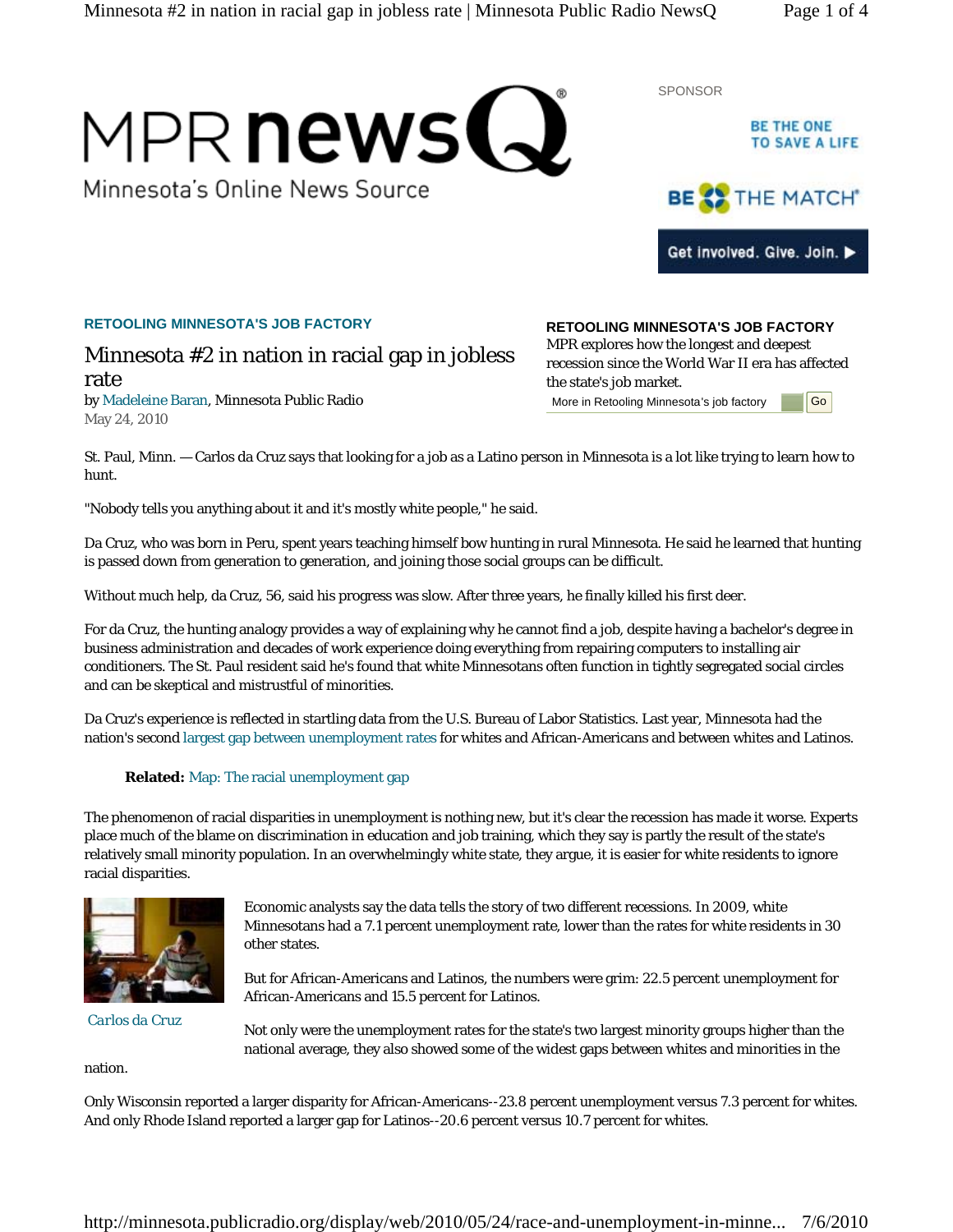Myron Orfield, executive director of the University of Minnesota's Institute on Race and Poverty, said economic downturns usually hit minority communities harder.

"They tend to be the most weakly attached to the labor market," he said. "So they often say when the economy gets a cold, poor black neighborhoods get pneumonia."

But Orfield said that the state's growing disparity cannot be explained simply by the national recession. The economic downturn has hit other states much harder, and yet those states show smaller gaps in unemployment rates between races and ethnicities.

Economic analysts, civil rights organizers, academics, and jobless Minnesotans agree that there are probably several reasons for the state's large disparity.

In part, the state's gap might be larger than in some states, where overall jobless rates are higher, and as a result, more minorities have stopped looking for work and do not show up on unemployment data.

But most pointed to a combination of factors that almost always included four issues: the relatively small size of the state's minority population, limited networks to help minorities find jobs, a lack of employment programs targeted at communities of color, and one of the worst educational achievement gaps in the country.

Statistics from the past ten years show that the gap in Minnesota has widened rapidly.

For African-Americans, the disparity has almost quadrupled since 2000. That year, the statewide gap between African-American and white unemployment rates was four percent. Although the number dropped slightly in the middle of the decade, in the past two years, the gap has increased rapidly, reaching 15.4 percent last year.

For Latinos, the change was more abrupt. For most of the last decade, the difference between employment rates for Latinos and whites in Minnesota was less than two percent. But from 2008 to 2009, the disparity jumped from 0.5 percent to 8.4 percent.

#### **A Lack of Diversity**

Despite recent growths in minority populations, Minnesota remains an overwhelmingly white state. Nationally, African-Americans make up 12.8 percent of the population, compared to 4.6 percent in Minnesota, according to 2008 U.S. Census data.

The numbers are similar for Latinos, who make up 15.4 percent of the nation's population, but just 4.1 percent in Minnesota.

Louis King argues that although some might think that the state's relatively small number of minorities would make fixing racial disparities easier, the reality is often exactly opposite. King is the president and CEO of Summit Academy OIC, a Twin Cities-based nonprofit that provides education and job training for low-income residents.

"If ... we're worse than Mississippi, Louisiana and Alabama, I would have to argue that it has something to do with the fact that maybe the population is so overwhelmingly homogenous that it's possible to ignore [racial disparities]," he said.

John Powell, the founder of the Institute on Race and Poverty, said the lack of diversity makes it easy for many white Minnesotans to overlook the needs of minority residents when creating employment programs and other services.

"The core groups that [Minnesotans] know best are really poor whites," said Powell, who now heads the Ohio-based Kirwan Institute for the Study of Race and Ethnicity. "So they'll model the program unknowingly to address those problems, and then they'll be confused as to why they didn't have the same impact outside of that community."

Employment counselors and job seekers alike said that the state's relatively small minority population also means that many white employers rarely interact with any people of color. The lack of meaningful relationships between white people and minorities makes it difficult to combat prejudices, many said.

Tanya Hill, who is African-American, said she's seen that prejudice firsthand. The Minneapolis resident has struggled for years to find a steady job as a customer service specialist, and has watched as many white workers found employment through family or friends.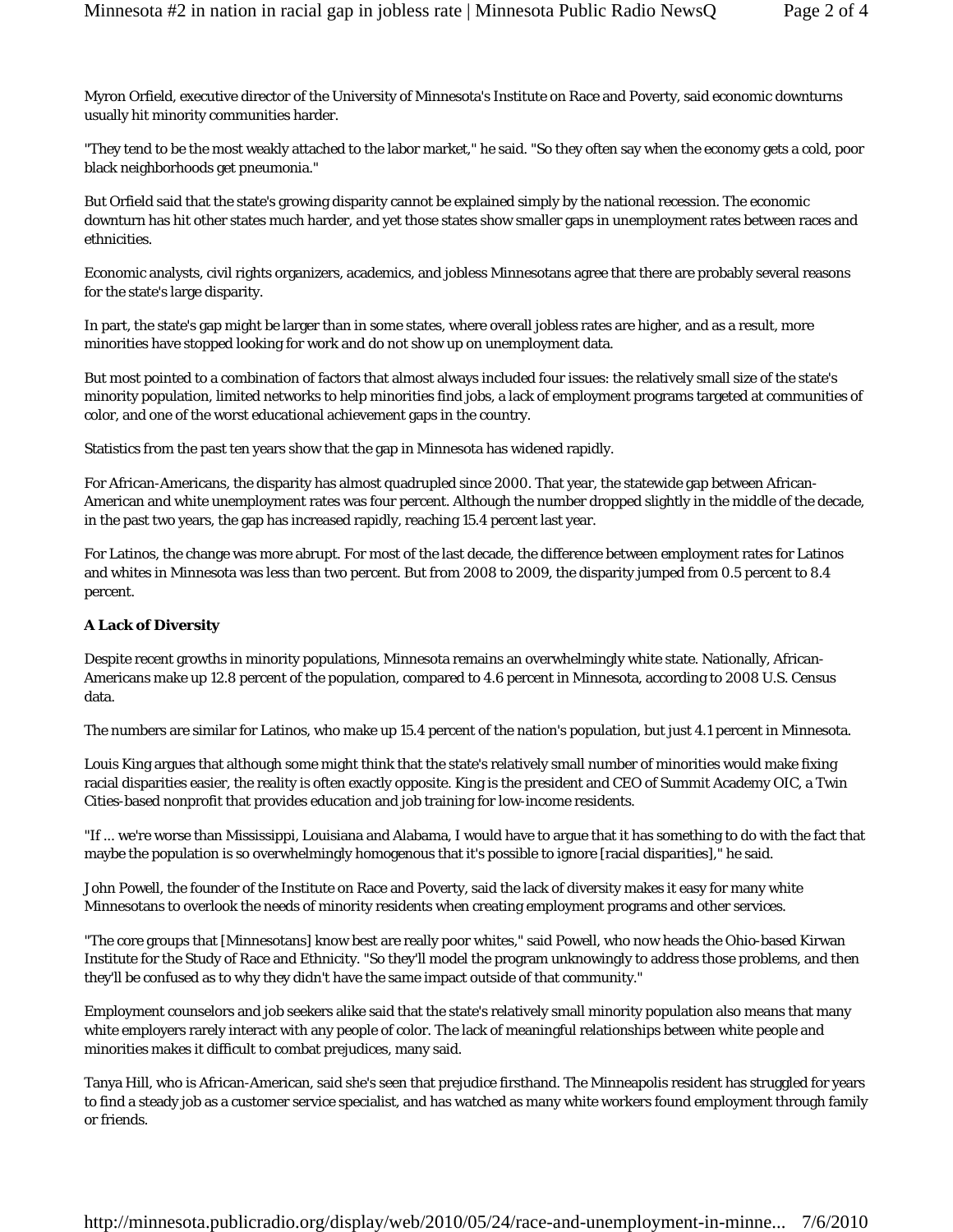Last year, Hill, 42, completed a jobs training program at Summit Academy and found work installing green roofing. But she was laid off after a few months, and has been unemployed since January.

Recently, she said she had reason to feel optimistic. She applied for a job at a customer service agency, and had an encouraging discussion over the phone with the manager. But when she showed up for the interview, her job prospects quickly changed, she said.

Hill said gave her name to the receptionist, and was standing in the front of the company's waiting room when the manager walked out. Hill said the manager turned, looked at her, and then asked the receptionist, "Is Tanya Hill here?"

"I was standing right there," Hill said. "I just felt so bad. Even if they offered me the job, I wouldn't take it because I just wouldn't feel comfortable."

#### **The Importance of Social Networks and Individualized Job Training**

The lack of diversity can also make it hard for minorities to access traditionally white social networks, according to directors of Twin Cities-based workforce centers.

Da Cruz, the unemployed St. Paul resident, said that a lack of access to networks has played a significant role in his struggle to find steady work.

After he was laid off from an I.T. job in 2003, da Cruz enrolled in a technical program to become a heating, ventilation, and air conditioning specialist. Most of his classmates were white and had family or friends who already worked in the industry.

"So it's a funny business for foreigners ... because they're entering a world that is very tight," he said. "It's very white."

Da Cruz managed to find a job when he graduated, but was laid off in October 2008 when the company's business dropped sharply as a result of the recession.

Given the poor economy, and with no connections to fall back on, da Cruz said his job prospects were dire. Instead, he enrolled in graduate school at Hamline University to get his teaching license.

Although he said money has been tight, he expressed excitement about fulfilling a lifelong dream of working as a Spanish teacher. He said he hopes that this time his career choice will prove more stable.

Despite the struggles faced by Hill, da Cruz, and others, workforce program leaders like Barb Dahl said there's a reason for hope.

Dahl serves as a division director for HIRED's welfare to work programming. The initiative provides job skills and training for parents on welfare. Last year, the program served 5,000 people, including 3,000 African-Americans.

She said that individualized training and support has eliminated racial disparities in unemployment among her program participants.

In some regions, like Dakota County, the agency has had even more success placing African-American job seekers than whites, she said.

Dahl said that the program's success rests largely on its commitment to connecting participants with community mentors and support networks tailored to each job seeker's background and goals. The program also provides transportation and childcare assistance.

Dahl said that her experience has taught her that reducing inequities in unemployment is not an impossible goal.

"The only problem is that the need far outweighs what we can provide," she said.

#### **The Achievement Gap**

Although agencies like HIRED have found a way to break through racial disparities, many argue that Minnesota cannot permanently close the racial disparities in unemployment without addressing equally large gaps in educational achievement.

http://minnesota.publicradio.org/display/web/2010/05/24/race-and-unemployment-in-minne... 7/6/2010